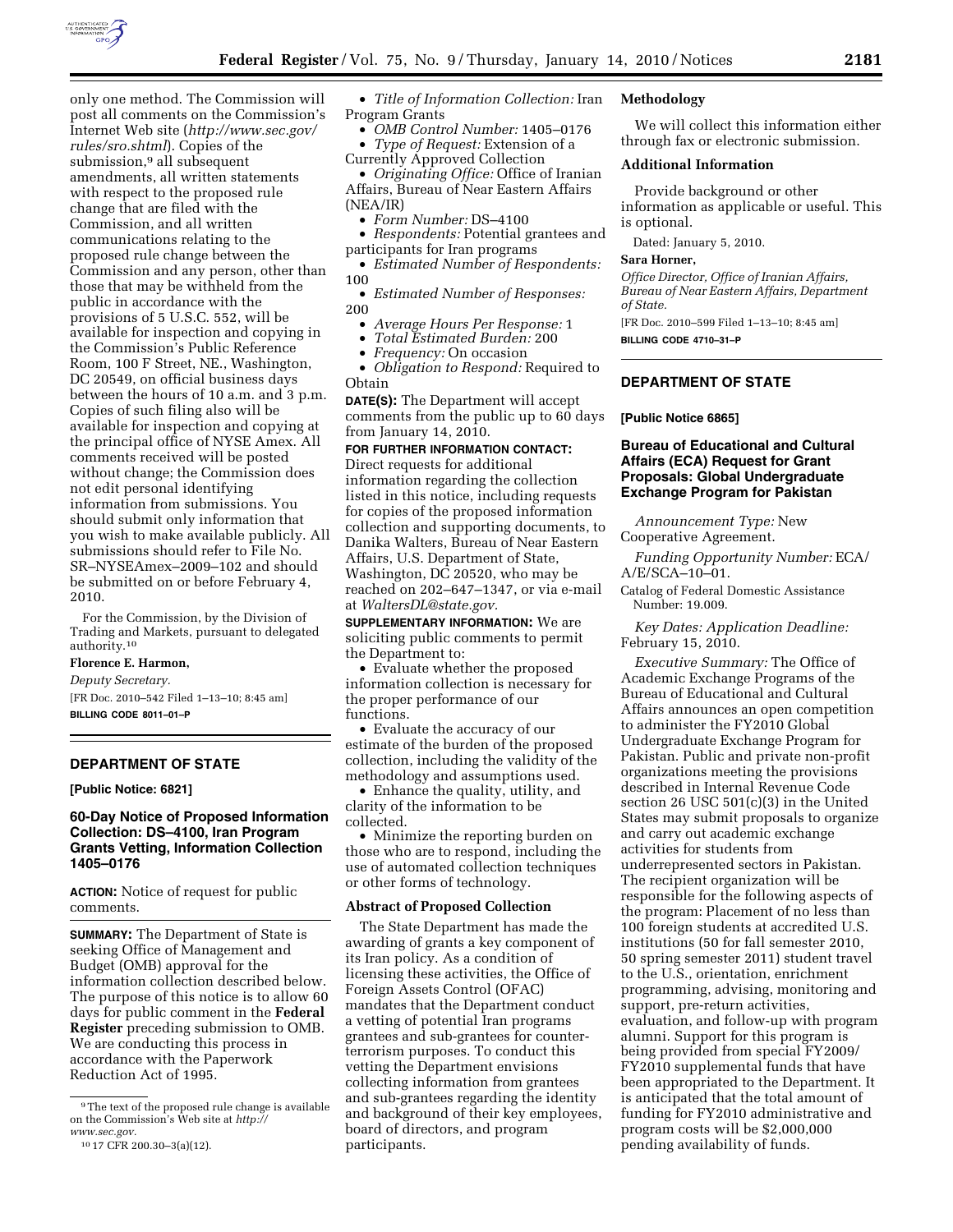### **I. Funding Opportunity Description**

*Authority:* Overall grant making authority for this program is contained in the Mutual Educational and Cultural Exchange Act of 1961, Public Law 87– 256, as amended, also known as the Fulbright-Hays Act. The purpose of the Act is ''to enable the Government of the United States to increase mutual understanding between the people of the United States and the people of other countries \* \* \*; to strengthen the ties which unite us with other nations by demonstrating the educational and cultural interests, developments, and achievements of the people of the United States and other nations \* \* \* and thus to assist in the development of friendly, sympathetic and peaceful relations between the United States and the other countries of the world.'' The funding authority for the program above is provided through legislation.

*Purpose:* The principal objective of the Global Undergraduate Exchange Program for Pakistan (herein referred to as the ''Global UGRAD—Pakistan'') is to provide a substantive exchange experience at a U.S. college or university to a diverse group of emerging student leaders from underrepresented sectors in Pakistan. In this context, the recipient organization should ensure that participants are able to enroll full-time in courses at U.S. institutions alongside U.S. peers, and provide the participants with opportunities and enrichment activities designed to help them understand the U.S. and U.S. citizens inside and outside the classroom.

Participants will return to their home countries at the conclusion of the exchange program to re-enter colleges and universities there, and re-integrate with their home societies.

An objective of the program is to provide participants with tailored instruction in the academic skills and study habits required to be successful at the undergraduate level as well as be better prepared for higher level studies in the U.S. in the future.

The Global UGRAD—Pakistan will provide no less than 100 scholarships— 50 for fall semester, 50 for spring semester—at U.S. institutions of higher education to outstanding students from non-elite sectors in Pakistan. Scholarships will be granted primarily to students who are currently enrolled in an undergraduate degree program in their home country, although students just completing their final year of high school will also be eligible. The recipient organization will place participants in non-degree programs at

both two- and four-year U.S. colleges and universities.

The recipient organization should develop enrichment activities to enhance the participants' academic education, including having students participate in community service and make local presentations about their countries. All participants are required to return to their home countries immediately upon the conclusion of the program. Transfers of academic program or visa sponsorship of participants to another U.S. institution will not be considered.

ECA will award one cooperative agreement for this program. Programs and projects must conform to Bureau requirements and guidelines outlined in the Solicitation Package. ECA programs are subject to the availability of funds.

Programs must comply with J–1 Visa regulations. Please refer to the Solicitation Package for further information.

In a cooperative agreement, the South and Central Asia Programs Branch of the Office of Academic Exchange Programs in the Bureau of Educational and Cultural Affairs (ECA/A/E/SCA) is substantially involved in program activities above and beyond routine grant monitoring. ECA/A/E/SCA activities and responsibilities for this program are, but not limited to, the following:

1. Participating in the design and direction of program activities;

2. Approval of key personnel;

3. Final selection of program participants;

4. Approval and input for all program agendas and timelines;

5. Final approval of all student placements;

6. Final approval of internship placements;

7. Guidance in execution of all project components;

8. Arrangement for State Department speakers during workshops;

9. Assistance with participant emergencies;

10. Providing background information related to participants' home countries and cultures; and

11. Liaison with Public Affairs Sections of the U.S. Embassies and country desk officers at the State Department.

**Note:** All materials, publicity, and correspondence related to the program must acknowledge this as a program of the Bureau of Educational and Cultural Affairs, U.S. Department of State. The Bureau will retain copyright use of and distribute materials related to this program as it sees fit.

### **II. Award Information**

*Type of Award:* Cooperative Agreement. ECA's level of involvement in this program is listed under number I above.

*Fiscal Year Funds:* FY2010. *Approximate Total Funding:* 

\$2,000,000.

*Approximate Number of Awards:* 1. *Anticipated Award Date:* Pending availability of funds, the anticipated program start date will be May 1, 2010.

*Anticipated Project Completion Date:*  December 31, 2011.

*Additional Information:* At this time, support for this program is being provided from special one-time FY2009/ FY2010 supplemental funds that have been appropriated to the Department. In the event that additional funds become available in fiscal years 2011 and 2012, and pending successful implementation of the FY2010 funded program, ECA reserves the right to renew this grant for two additional fiscal years before openly competing it again.

#### **III. Eligibility Information**

*III.1. Eligible Applicants:* Applications may be submitted by public and private non-profit organizations meeting the provisions described in Internal Revenue Code section 26 USC 501(c)(3).

*III.2. Cost-Sharing or Matching Funds:*  There is no minimum or maximum percentage required for this competition. However, the Bureau encourages applicants to provide maximum levels of cost sharing and funding in support of its programs.

When cost sharing is offered, it is understood and agreed that the applicant must provide the amount of cost sharing as stipulated in its proposal and later included in an approved grant agreement. Cost sharing may be in the form of allowable direct or indirect costs. For accountability, you must maintain written records to support all costs which are claimed as your contribution, as well as costs to be paid by the Federal Government. Such records are subject to audit. The basis for determining the value of cash and in-kind contributions must be in accordance with OMB Circular A–110, (Revised), Subpart C.23—Cost Sharing and Matching. In the event you do not provide the minimum amount of cost sharing as stipulated in the approved budget, ECA's contribution will be reduced in like proportion.

*III.3. Other Eligibility Requirements:*  (a) Bureau grant guidelines require that organizations with less than four years of experience in conducting international exchange programs will be limited to \$60,000. ECA anticipates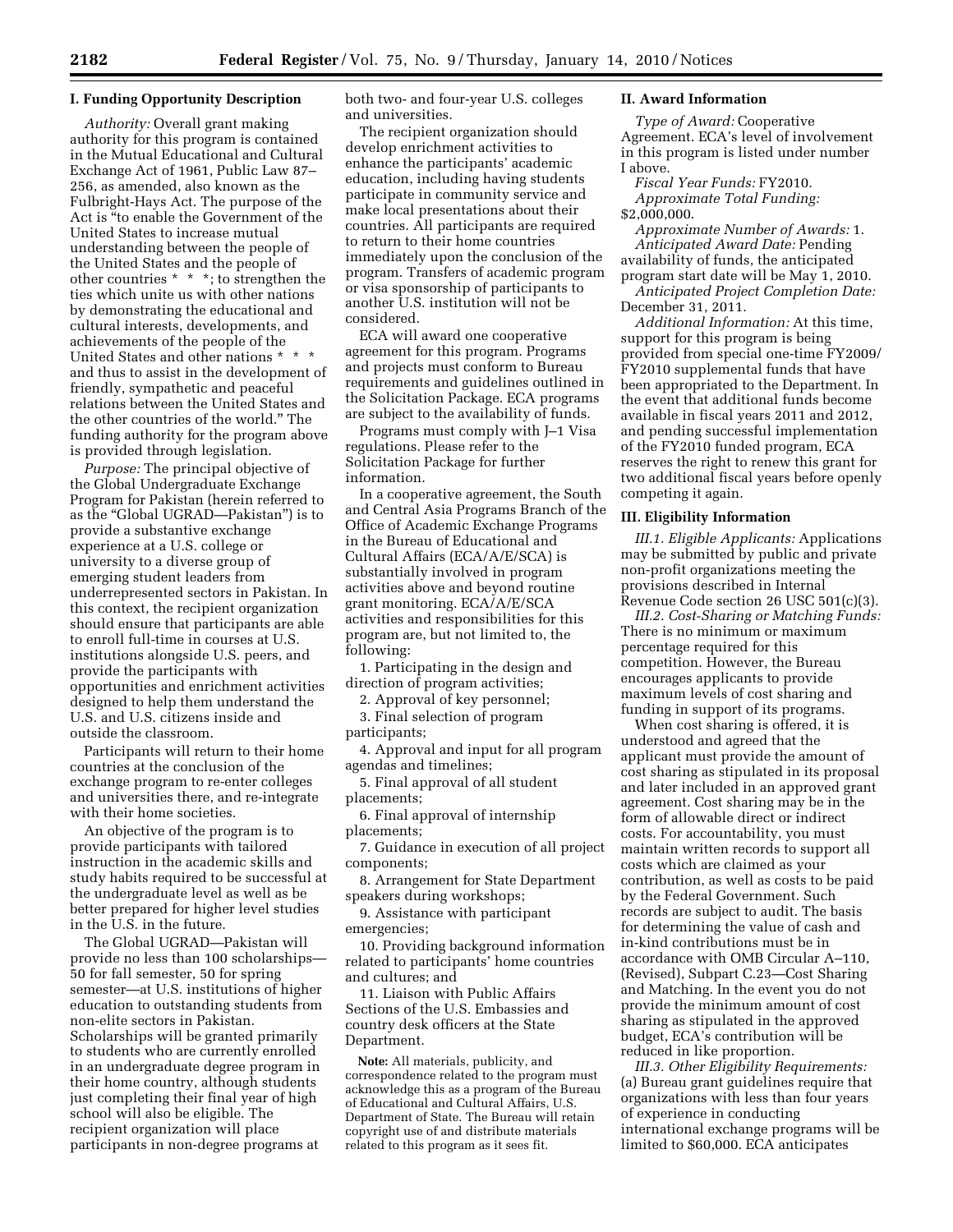awarding one grant, in the amount of up to \$2,000,000 to support the program and administrative costs required to implement the program. Therefore, applicant organizations with less than four years experience in conducting international exchange programs are ineligible to apply under this competition. The Bureau encourages applications to provide the maximum levels of cost sharing and funding to in support of its program.

### **IV. Application and Submission Information**

Note: Please read the complete announcement before sending inquiries or submitting proposals. Once the RFGP deadline has passed, Bureau staff may not discuss this competition with applicants until the proposal review process has been completed.

### *IV.1 Contact Information To Request an Application Package:*

Please contact the South and Central Asia Programs Branch, Office of Academic Exchange Programs, ECA/A/ E/SCA, SA–5 Floor 4, U.S. Department of State, Washington, DC 20522–0504, 202–632–3270, *Fax:* 202–632–9411 or *AlamiLT@state.gov* to request a Solicitation Package. Please refer to the Funding Opportunity Number ECA/A/ E/SCA–10–01 located at the top of this announcement when making your request.

Alternatively, an electronic application package may be obtained from grants.gov. *Please see* section IV.3f for further information.

The Solicitation Package contains the Proposal Submission Instruction (PSI) document which consists of required application forms, and standard guidelines for proposal preparation.

It also contains the Project Objectives, Goals and Implementation (POGI) document, which provides specific information, award criteria and budget instructions tailored to this competition.

Please specify Program Officer, Theresa Drake, and refer to the Funding Opportunity Number ECA/A/E/SCA– 10–01 on all other inquiries and correspondence.

*IV.2. To Download a Solicitation Package Via Internet:* 

The entire Solicitation Package may be downloaded from the Bureau's Web site at *http://exchanges.state.gov/grants/ open2.html,* or from the Grants.gov Web site at *http://www.grants.gov*. Please read all information before downloading.

*IV.3. Content and Form of Submission:* Applicants must follow all instructions in the Solicitation Package. The application should be submitted

per the instructions under IV.3f., Application Deadline and Methods of Submission section below.

IV.3a. You are required to have a Dun and Bradstreet Data Universal Numbering System (DUNS) number to apply for a grant or cooperative agreement from the U.S. Government. This number is a nine-digit identification number, which uniquely identifies business entities. Obtaining a DUNS number is easy and there is no charge. To obtain a DUNS number, access *http:// www.dunandbradstreet.com* or call 1–

866–705–5711. Please ensure that your DUNS number is included in the appropriate box of the SF–424 which is part of the formal application package.

IV.3b. All proposals must contain an executive summary, proposal narrative and budget.

Please Refer to the Solicitation Package. It contains the mandatory Proposal Submission Instructions (PSI) document and the Project Objectives, Goals and Implementation (POGI) document for additional formatting and technical requirements.

IV.3c. You must have nonprofit status with the IRS at the time of application. **Please note:** Effective January 7, 2009, all applicants for ECA federal assistance awards must include in their application the names of directors and/ or senior executives (current officers, trustees, and key employees, regardless of amount of compensation). In fulfilling this requirement, applicants must submit information in one of the following ways:

(1) Those who file Internal Revenue Service Form 990, ''Return of Organization Exempt From Income Tax,'' must include a copy of relevant portions of this form.

(2) Those who do not file IRS Form 990 must submit information above in the format of their choice.

In addition to final program reporting requirements, award recipients will also be required to submit a one-page document, derived from their program reports, listing and describing their grant activities. For award recipients, the names of directors and/or senior executives (current officers, trustees, and key employees), as well as the onepage description of grant activities, will be transmitted by the State Department to OMB, along with other information required by the Federal Funding Accountability and Transparency Act (FFATA), and will be made available to the public by the Office of Management and Budget on its USASpending.gov Web site as part of ECA's FFATA reporting requirements.

If your organization is a private nonprofit which has not received a grant or cooperative agreement from ECA in the past three years, or if your organization received nonprofit status from the IRS within the past four years, you must submit the necessary documentation to verify nonprofit status as directed in the PSI document. Failure to do so will cause your proposal to be declared technically ineligible.

IV.3d. Please take into consideration the following information when preparing your proposal narrative:

*IV.3d.1 Adherence to all Regulations Governing the J Visa:* The Bureau of Educational and Cultural Affairs is placing renewed emphasis on the secure and proper administration of Exchange Visitor (J visa) Programs and adherence by grantees and sponsors to all regulations governing the J visa. Therefore, proposals should demonstrate the applicant's capacity to meet all requirements governing the administration of the Exchange Visitor Programs as set forth in 22 CFR 62, including the oversight of Responsible Officers and Alternate Responsible Officers, screening and selection of program participants, provision of prearrival information and orientation to participants, monitoring of participants, proper maintenance and security of forms, recordkeeping, reporting and other requirements.

The award recipient will be responsible for issuing DS–2019 forms to participants in this program.

A copy of the complete regulations governing the administration of Exchange Visitor (J) programs is available at *http://exchanges.state.gov*  or from: Office of Designation, ECA/EC/ D, SA–5, Floor C2, Department of State, Washington, DC 20522–0582.

Please refer to Solicitation Package for further information.

*IV.3d.2 Diversity, Freedom and Democracy Guidelines:* Pursuant to the Bureau's authorizing legislation, programs must maintain a non-political character and should be balanced and representative of the diversity of American political, social, and cultural life. "Diversity" should be interpreted in the broadest sense and encompass differences including, but not limited to ethnicity, race, gender, religion, geographic location, socio-economic status, and physical challenges. Applicants are strongly encouraged to adhere to the advancement of this principle both in program administration and in program content. Please refer to the review criteria under the 'Support for Diversity' section for specific suggestions on incorporating diversity into your proposal. Public Law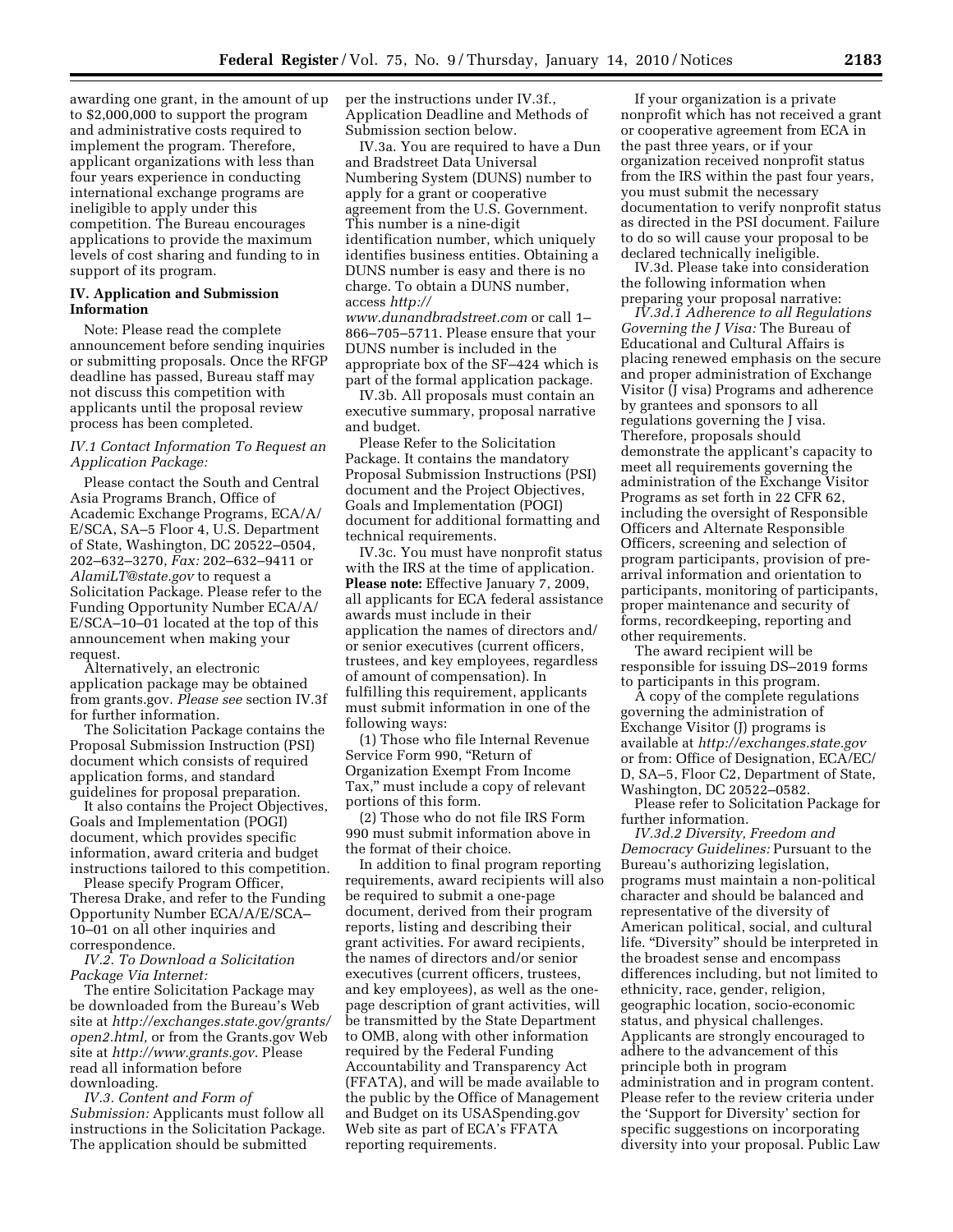104–319 provides that ''in carrying out programs of educational and cultural exchange in countries whose people do not fully enjoy freedom and democracy,'' the Bureau ''shall take appropriate steps to provide opportunities for participation in such programs to human rights and democracy leaders of such countries.'' Public Law 106–113 requires that the governments of the countries described above do not have inappropriate influence in the selection process. Proposals should reflect advancement of these goals in their program contents, to the full extent deemed feasible.

*IV.3d.3. Program Monitoring and Evaluation:* Proposals must include a plan to monitor and evaluate the project's success, both as the activities unfold and at the end of the program. The Bureau recommends that your proposal include a draft survey questionnaire or other technique plus a description of a methodology to use to link outcomes to original project objectives. The Bureau expects that the award recipient will track participants or partners and be able to respond to key evaluation questions, including satisfaction with the program, learning as a result of the program, changes in behavior as a result of the program, and effects of the program on institutions (institutions in which participants work or partner institutions). The evaluation plan should include indicators that measure gains in mutual understanding as well as substantive knowledge.

Successful monitoring and evaluation depend heavily on setting clear goals and outcomes at the outset of a program. Your evaluation plan should include a description of your project's objectives, your anticipated project outcomes, and how and when you intend to measure these outcomes (performance indicators). The more that outcomes are ''smart'' (specific, measurable, attainable, results-oriented, and placed in a reasonable time frame), the easier it will be to conduct the evaluation. You should also show how your project objectives link to the goals of the program described in this RFGP.

Your monitoring and evaluation plan should clearly distinguish between program *outputs* and *outcomes. Outputs*  are products and services delivered, often stated as an amount. Output information is important to show the scope or size of project activities, but it cannot substitute for information about progress towards outcomes or the results achieved. Examples of outputs include the number of people trained or the number of seminars conducted. *Outcomes,* in contrast, represent specific results a project is intended to

achieve and is usually measured as an extent of change. Findings on outputs and outcomes should both be reported, but the focus should be on outcomes.

We encourage you to assess the following four levels of outcomes, as they relate to the program goals set out in the RFGP (listed here in increasing order of importance):

1. Participant satisfaction with the program and exchange experience.

2. Participant learning, such as increased knowledge, aptitude, skills, and changed understanding and attitude. Learning includes both substantive (subject-specific) learning and mutual understanding.

3. Participant behavior, concrete actions to apply knowledge in work or community; greater participation and responsibility in civic organizations; interpretation and explanation of experiences and new knowledge gained; continued contacts between participants, community members, and others.

4. Institutional changes, such as increased collaboration and partnerships, policy reforms, new programming, and organizational improvements.

**Please note:** Consideration should be given to the appropriate timing of data collection for each level of outcome. For example, satisfaction is usually captured as a shortterm outcome, whereas behavior and institutional changes are normally considered longer-term outcomes.

Overall, the quality of your monitoring and evaluation plan will be judged on how well it (1) specifies intended outcomes; (2) gives clear descriptions of how each outcome will be measured; (3) identifies when particular outcomes will be measured; and (4) provides a clear description of the data collection strategies for each outcome (i.e., surveys, interviews, or focus groups). (Please note that evaluation plans that deal only with the first level of outcomes [satisfaction] will be deemed less competitive under the present evaluation criteria.)

The recipient organization will be required to provide reports analyzing their evaluation findings to the Bureau in their regular program reports. All data collected, including survey responses and contact information, must be maintained for a minimum of three years and provided to the Bureau upon request.

IV.3d.4. Describe your plans for: *i.e.*  sustainability, overall program management, staffing, coordination with ECA and PAS or any other requirements.

IV.3e. Please take the following information into consideration when preparing your budget:

IV.3e.1. Applicants must submit SF– 424A—''Budget Information—Non-Construction Programs'' along with a comprehensive budget for the entire program. There must be a summary budget as well as breakdowns reflecting both administrative and program budgets. Applicants may provide separate sub-budgets for each program component, phase, location, or activity to provide clarification.

IV.3e.2. Allowable costs for the program include the following:

1. Participant expenses.

2. Administrative costs.

Please refer to the Solicitation Package for complete budget guidelines and formatting instructions.

*IV.3f. Application Deadline and Methods of Submission:* 

*Application Deadline Date:* February 15, 2010.

*Reference Number:* ECA/A/E/SCA– 10–01.

*Methods of Submission:* Applications may be submitted in one of two ways:

(1.) In hard-copy, via a nationally recognized overnight delivery service (i.e., Federal Express, UPS, Airborne Express, or U.S. Postal Service Express Overnight Mail, etc.), or

(2.) Electronically through *http:// www.grants.gov.* 

**Please Note:** ECA strongly encourages organizations interested in applying for this competition to submit printed, hard copy applications as outlined in section IV.3f.1., below rather than submitting electronically through Grants.gov. This recommendation is being made as a result of the anticipated high volume of grant proposals that will be submitted via the Grants.gov webportal as part of the Recovery Act stimulus package. As stated in this RFGP, ECA bears no responsibility for data errors resulting from transmission or conversion processes for proposals submitted via Grants.gov.

Along with the Project Title, all applicants must enter the above Reference Number in Box 11 on the SF– 424 contained in the mandatory Proposal Submission Instructions (PSI) of the solicitation document.

*IV.3f.1 Submitting Printed Applications:* Applications must be shipped no later than the above deadline. Delivery services used by applicants must have in-place, centralized shipping identification and tracking systems that may be accessed via the Internet and delivery people who are identifiable by commonly recognized uniforms and delivery vehicles. Proposals shipped on or before the above deadline but received at ECA more than seven days after the deadline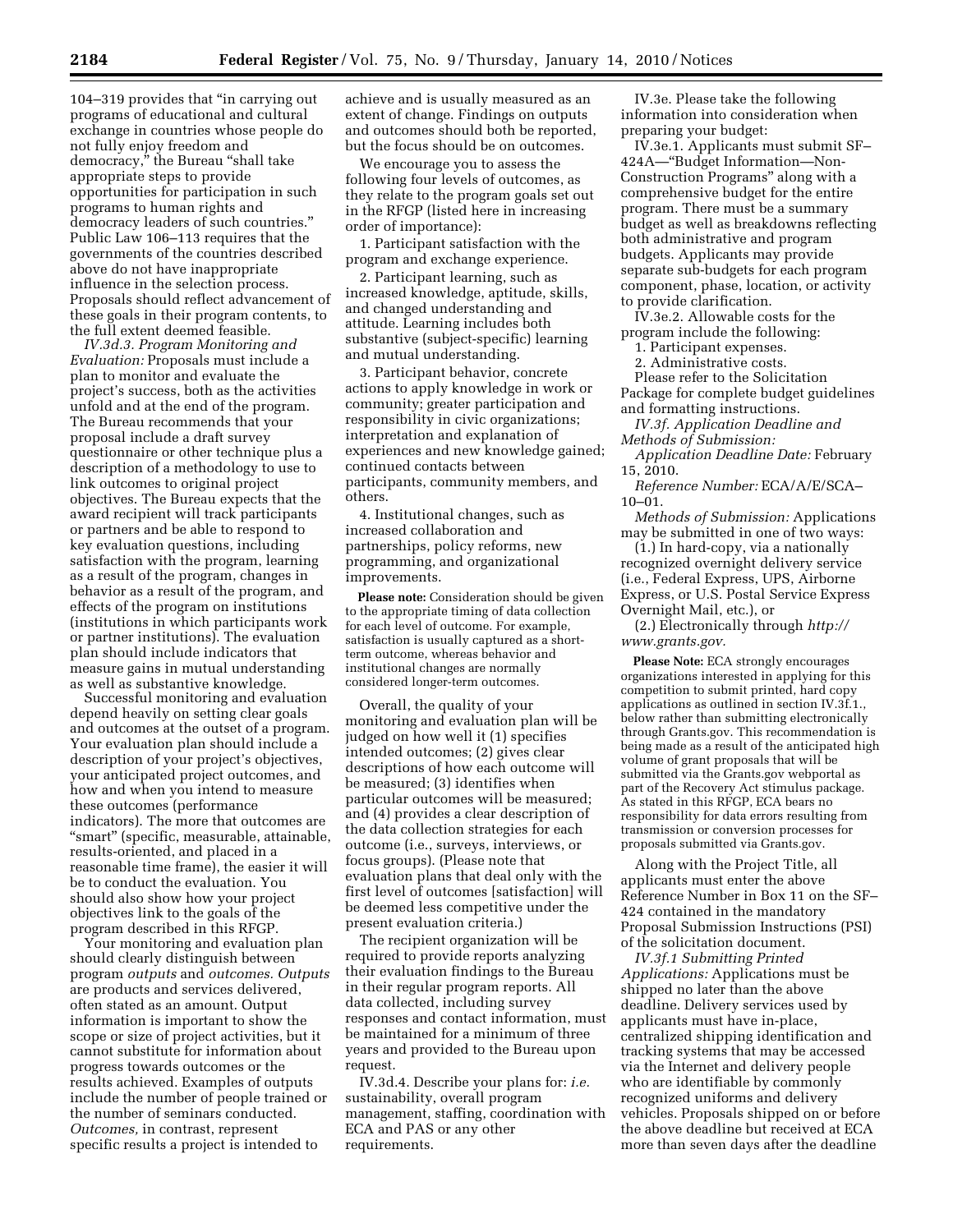will be ineligible for further consideration under this competition. Proposals shipped after the established deadlines are ineligible for consideration under this competition. ECA will *not* notify you upon receipt of application. It is each applicant's responsibility to ensure that each package is marked with a legible tracking number and to monitor/confirm delivery to ECA via the Internet. Delivery of proposal packages *may not*  be made via local courier service or in person for this competition. Faxed documents will not be accepted at any time. Only proposals submitted as stated above will be considered.

**Important note:** When preparing your submission please make sure to include one extra copy of the completed SF–424 form and place it in an envelope addressed to "ECA/ EX/PM''.

The original and eight (8) copies of the application should be sent to: Office of Academic Exchange Programs, ECA/ A/E/SCA, SA–5, 4th Floor, 2200 C Street, NW., Washington, DC 20037.

Applicants submitting hard-copy applications must also submit the ''Executive Summary'' and ''Proposal Narrative'' sections of the proposal in text (.txt) format on a PC-formatted disk. The Bureau will provide these files electronically to the appropriate Public Affairs Section(s) at the U.S. embassies for their review.

*IV.3f.2—Submitting Electronic Applications:* Applicants have the option of submitting proposals electronically through Grants.gov (*http://www.grants.gov*). Complete solicitation packages are available at Grants.gov in the "Find" portion of the system.

**Please Note:** ECA strongly encourages organizations interested in applying for this competition to submit printed, hard copy applications as outlined in section IV.3f.1. above, rather than submitting electronically through Grants.gov. This recommendation is being made as a result of the anticipated high volume of grant proposals that will be submitted via the *Grants.gov* webportal as part of the Recovery Act stimulus package. As stated in this RFGP, ECA bears no responsibility for data errors resulting from transmission or conversion processes for proposals submitted via *Grants.gov.* 

Please follow the instructions available in the 'Get Started' portion of the site (*http://www.grants.gov/ GetStarted*).

Several of the steps in the Grants.gov registration process could take several weeks. Therefore, applicants should check with appropriate staff within their organizations immediately after reviewing this RFGP to confirm or determine their registration status with

Grants.gov. Once registered, the amount of time it can take to upload an application will vary depending on a variety of factors including the size of the application and the speed of your Internet connection. In addition, validation of an electronic submission via Grants.gov can take up to two business days.

*Therefore, we strongly recommend that you not wait until the application deadline to begin the submission process through Grants.gov.* 

The Grants.gov Web site includes extensive information on all phases/ aspects of the Grants.gov process, including an extensive section on frequently asked questions, located under the "For Applicants" section of the Web site. ECA strongly recommends that all potential applicants review thoroughly the Grants.gov Web site, well in advance of submitting a proposal through the Grants.gov system. ECA bears no responsibility for data errors resulting from transmission or conversion processes.

Direct all questions regarding Grants.gov registration and submission to:

Grants.gov Customer Support *Contact Center Phone:* 800–518–4726. *Business Hours:* Monday–Friday, 7 a.m.–9 p.m. Eastern Time. *E-mail: support@grants.gov.* 

Applicants have until midnight (12 a.m.), Washington, DC time of the closing date to ensure that their entire application has been uploaded to the Grants.gov site. *There are no exceptions to the above deadline. Applications uploaded to the site after midnight of the application deadline date will be automatically rejected by the grants.gov system, and will be technically ineligible.* 

Please refer to the Grants.gov Web site, for definitions of various ''application statuses'' and the difference between a submission receipt and a submission validation. Applicants will receive a validation e-mail from grants.gov upon the successful submission of an application. Again, validation of an electronic submission via Grants.gov can take up to two business days. *Therefore, we strongly recommend that you not wait until the application deadline to begin the submission process through Grants.gov.*  ECA will *not* notify you upon receipt of electronic applications.

It is the responsibility of all applicants submitting proposals via the Grants.gov web portal to ensure that proposals have been received by Grants.gov in their entirety, and ECA bears no responsibility for data errors

resulting from transmission or conversion processes.

*IV.3g. Intergovernmental Review of Applications:* Executive Order 12372 does not apply to this program.

### **V. Application Review Information**

*V.1. Review Process:* The Bureau will review all proposals for technical eligibility. Proposals will be deemed ineligible if they do not fully adhere to the guidelines stated herein and in the Solicitation Package. All eligible proposals will be reviewed by the program office, as well as the Public Diplomacy section overseas, where appropriate. Eligible proposals will be subject to compliance with Federal and Bureau regulations and guidelines and forwarded to Bureau grant panels for advisory review. Proposals may also be reviewed by the Office of the Legal Adviser or by other Department elements. Final funding decisions are at the discretion of the Department of State's Assistant Secretary for Educational and Cultural Affairs. Final technical authority for cooperative agreements resides with the Bureau's Grants Officer.

#### **Review Criteria**

Technically eligible applications will be competitively reviewed according to the criteria stated below. These criteria are not rank ordered and all carry equal weight in the proposal evaluation:

1. *Quality of the program idea:*  Proposals should exhibit originality, substance, precision, and relevance to the Bureau's mission.

2. *Ability to achieve program objectives:* Detailed agenda and relevant work plan should demonstrate substantive undertakings and logistical capacity. Agenda and plan should adhere to the program overview and guidelines described above. Objectives should be reasonable, feasible, and flexible. Proposals should clearly demonstrate how the institution will meet the program's objectives and plan.

3. *Multiplier Effect/Impact:* Proposed programs should strengthen long-term mutual understanding, including maximum sharing of information and establishment of long-term institutional and individual linkages.

4. *Support of Diversity:* Proposals should demonstrate substantive support of the Bureau's policy on diversity. Achievable and relevant features should be cited in both program administration (selection of participants, program venue and program evaluation) and program content (orientation and wrapup sessions, program meetings, resource materials and follow-up activities).